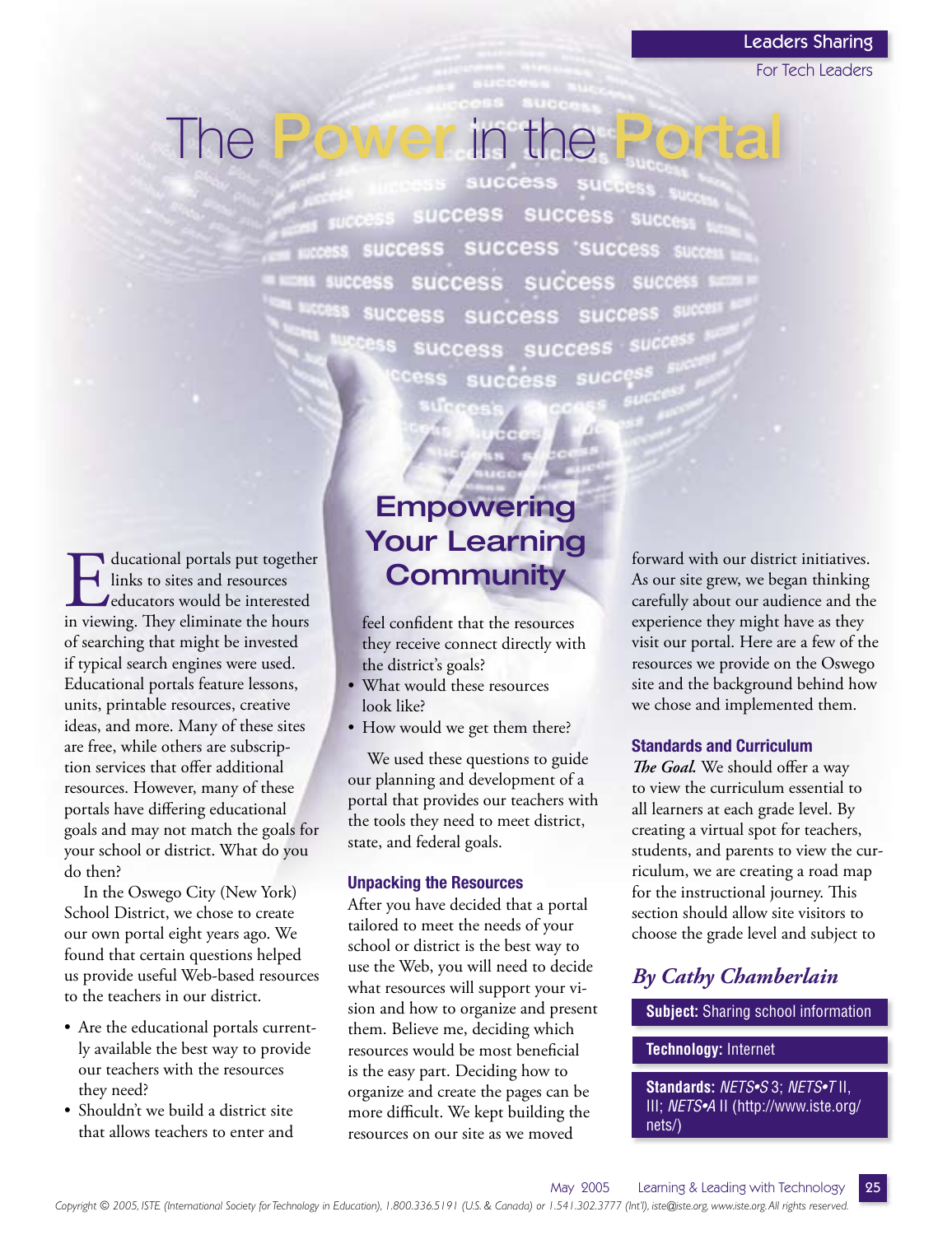# **1999**<br>Essentia<br>mponer **Essential Components**

We found that certain things must be in place to create a successful educational portal.

Vision: Create an image in your mind of what you want the site to represent and what you want it to do for your school or district. What is the focus of your work going to be?



Commitment: You need dedication and assurance that the vision will always be in view. Find ways to present the message you want your teachers, parents, and students to go away with. Realize that a majority of what you will do instructionally should be captured on the Web.



**Technical** Expertise:

You need programmers to make sure your site is rich and easy to use.

see the key learning elements that the students need to master. It should also be easily printable.

The Process. We spent a couple years working with teachers in groups in collaboration with another district to create the core curriculum. These are the elements the students will need to master. Our goal was to stay true to our state's standards document and ensure that each statement was written in procedural or declarative language. All of the work was then put into a database and a coding system was devised. We worked with programmers from a group our district had contracted with for multiple projects to create the interface for searching the standards. Each curriculum item was aligned with resources. This thinking is aligned to Robert's Marzano's body of research published by the Association for Supervision and Curriculum Development (ASCD) on the importance of producing a guaranteed curriculum. We believe we have created not only a curriculum that is visible to all but also a rich repository of resources to help students meet the educational challenges we present to them.

NY Learns were partners with us on this project. Their programmers worked with our teachers and staff to meet both groups' goal of providing strong curriculum materials on the Web. Their Web site offers a search feature to capture the curriculum for any grade and any subject. It is easy to use and print.

*The Result*. We created a rich curriculum database that teachers, students, and parents use on a daily basis. This section of the site offers a plethora of ideas and standards-driven resources. Teachers know what they are expected to teach, kids know what is expected of them, and parents can see what

their children are learning. And students can use the database of shared resources to practice concepts they struggle with.

#### Study Zone

The Goal. We decided early on that we needed to provide a resource to help students prepare for the state tests. We brought master teachers together to create pages aligned with the curriculum that would be tested. These pages were created with kids in mind so they might use them as tutorials to understand those main concepts they were responsible for knowing to be successful on the tests.

**The Process.** After securing grant money from the state department of education, we hired teachers who were experts in their field to create the resources for students to use. These teachers had to be taught how to create engaging Web pages and present

Learning & Leading with Technology Volume 32 Number 8